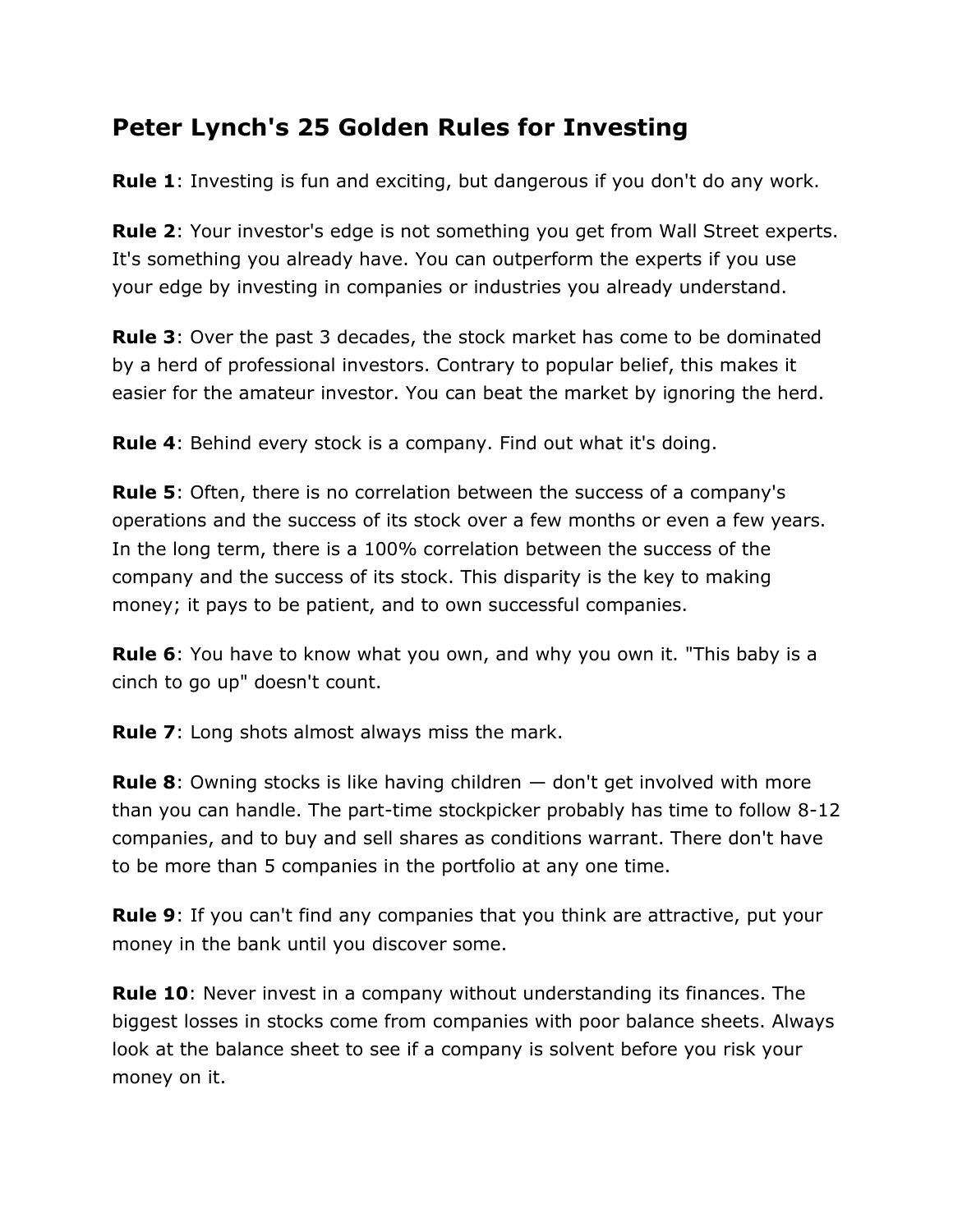**Rule 11**: Avoid hot stocks in hot industries. Great companies in cold, nongrowth industries are consistent big winners.

**Rule 12**: With small companies, you are better off to wait until they turn a profit before you invest.

**Rule 13**: If you are thinking of investing in a troubled industry, buy the companies with staying power. Also, wait for the industry to show signs of revival. Buggy whips and radio tubes were troubled industries that never came back.

**Rule 14**: If you invest \$1000 in a stock, all you can lose is \$1000, but you stand to gain \$10,000 or even \$50,000 over time if you are patient. The average person can concentrate on a few good companies, while the fund manager is forced to diversify. By owning too many stocks, you lose this advantage of concentration. It only takes a handful of big winners to make a lifetime of investing worthwhile.

**Rule 15**: In every industry and every region of the country, the observant amateur can find great growth companies long before the professionals have discovered them.

**Rule 16**: A stock market decline is as routine as a January blizzard in Colorado. If you are prepared, it can't hurt you. A decline is a great opportunity to pick up the bargains left behind by investors who are fleeing the storm in panic.

**Rule 17**: Everyone has the brainpower to make money in stocks. Not everyone has the stomach. If you are susceptible to selling everything in a panic, you ought to avoid stocks and stock mutual funds altogether.

**Rule 18**: There is always something to worry about. Avoid weekend thinking and ignore the latest dire predictions of the newscasters. Sell a stock because the company's fundamentals deteriorate, not because the sky is falling.

**Rule 19**: Nobody can predict interest rates, the future direction of the economy, or the stock market, Dismiss all such forecasts and concentrate on what's actually happening to the companies in which you have invested.